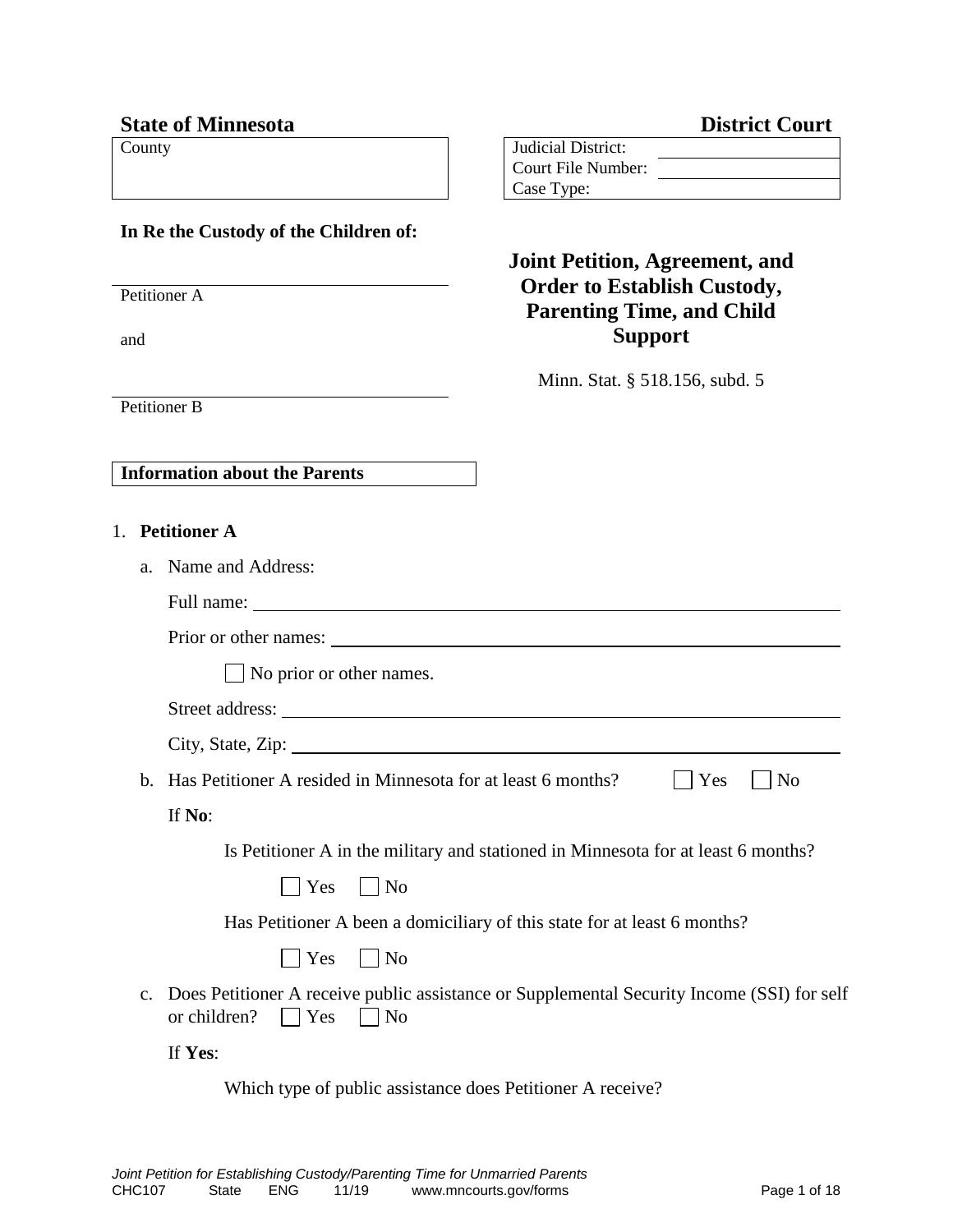|                | MA (Medical Assistance)                                                                                                                           |
|----------------|---------------------------------------------------------------------------------------------------------------------------------------------------|
|                | MFIP (Minnesota Family Investment Program)                                                                                                        |
|                | <b>Child Care Assistance</b>                                                                                                                      |
|                | $\Box$ Other: $\Box$                                                                                                                              |
|                | SSI received for:                                                                                                                                 |
|                | 2. Petitioner B                                                                                                                                   |
| a.             | Name and Address:                                                                                                                                 |
|                |                                                                                                                                                   |
|                | Prior or other names:                                                                                                                             |
|                | $\Box$ No prior or other names.                                                                                                                   |
|                |                                                                                                                                                   |
|                | City, State, Zip: 2008. City, State, Zip:                                                                                                         |
| $\mathbf{b}$ . | Has Petitioner B resided in Minnesota for at least 6 months?     Yes<br>N <sub>0</sub>                                                            |
|                | If No:                                                                                                                                            |
|                | Is Petitioner B in the military and stationed in Minnesota for at least 6 months?                                                                 |
|                | $ $ Yes<br>$\vert$   No                                                                                                                           |
|                | Has Petitioner B been a domiciliary of this state for at least 6 months?                                                                          |
|                | Yes<br>    No                                                                                                                                     |
| $\mathbf{c}$ . | Does Petitioner B receive public assistance or Supplemental Security Income (SSI) for self<br>or children?<br>$\vert \vert$ Yes<br>N <sub>o</sub> |
|                | If Yes:                                                                                                                                           |
|                | Which type of public assistance does Petitioner B receive?                                                                                        |
|                | MA (Medical Assistance)                                                                                                                           |
|                | MFIP (Minnesota Family Investment Program)                                                                                                        |
|                | <b>Child Care Assistance</b>                                                                                                                      |
|                | Other:                                                                                                                                            |
|                | SSI received for:                                                                                                                                 |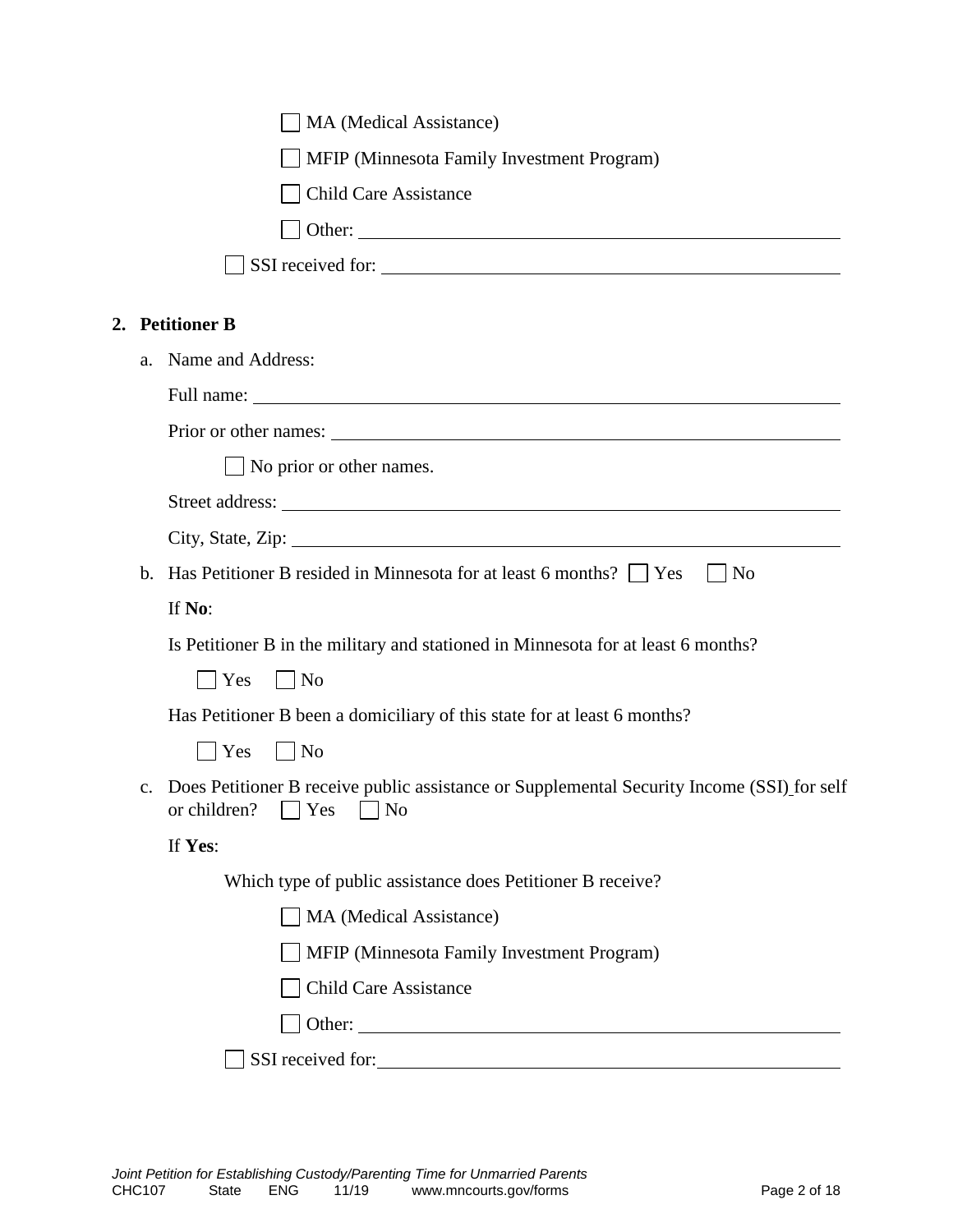#### **Information about the Joint Children**

3. For each child, give the following information:

#### *Child 1*

|         | <b>Name</b>                                                                                  |         |                                                                                       |
|---------|----------------------------------------------------------------------------------------------|---------|---------------------------------------------------------------------------------------|
|         |                                                                                              |         |                                                                                       |
|         |                                                                                              |         |                                                                                       |
|         |                                                                                              |         |                                                                                       |
|         | Child lives with (check all that apply):                                                     |         |                                                                                       |
|         | Petitioner A                                                                                 |         |                                                                                       |
|         | Petitioner B                                                                                 |         |                                                                                       |
|         |                                                                                              |         |                                                                                       |
|         | <b>Recognition of Parentage (ROP)</b>                                                        |         |                                                                                       |
|         | for this child?                                                                              | Yes     | Have Petitioner A and Petitioner B signed a ROP in front of a notary public<br>$ $ No |
|         | Have Petitioner A and Petitioner B filed the ROP with the Minnesota<br>Department of Health? | $ $ Yes | $\overline{N}$                                                                        |
|         | Is there another person who could be this child's alleged or presumed<br>father?             | Yes     | N <sub>o</sub>                                                                        |
| Child 2 |                                                                                              |         |                                                                                       |

| <b>Name</b>                              |        |  |
|------------------------------------------|--------|--|
|                                          |        |  |
|                                          |        |  |
|                                          |        |  |
| Child lives with (check all that apply): |        |  |
| $\Box$ Petitioner A                      |        |  |
| Petitioner B                             |        |  |
|                                          | Other: |  |
|                                          |        |  |

#### **Recognition of Parentage (ROP)**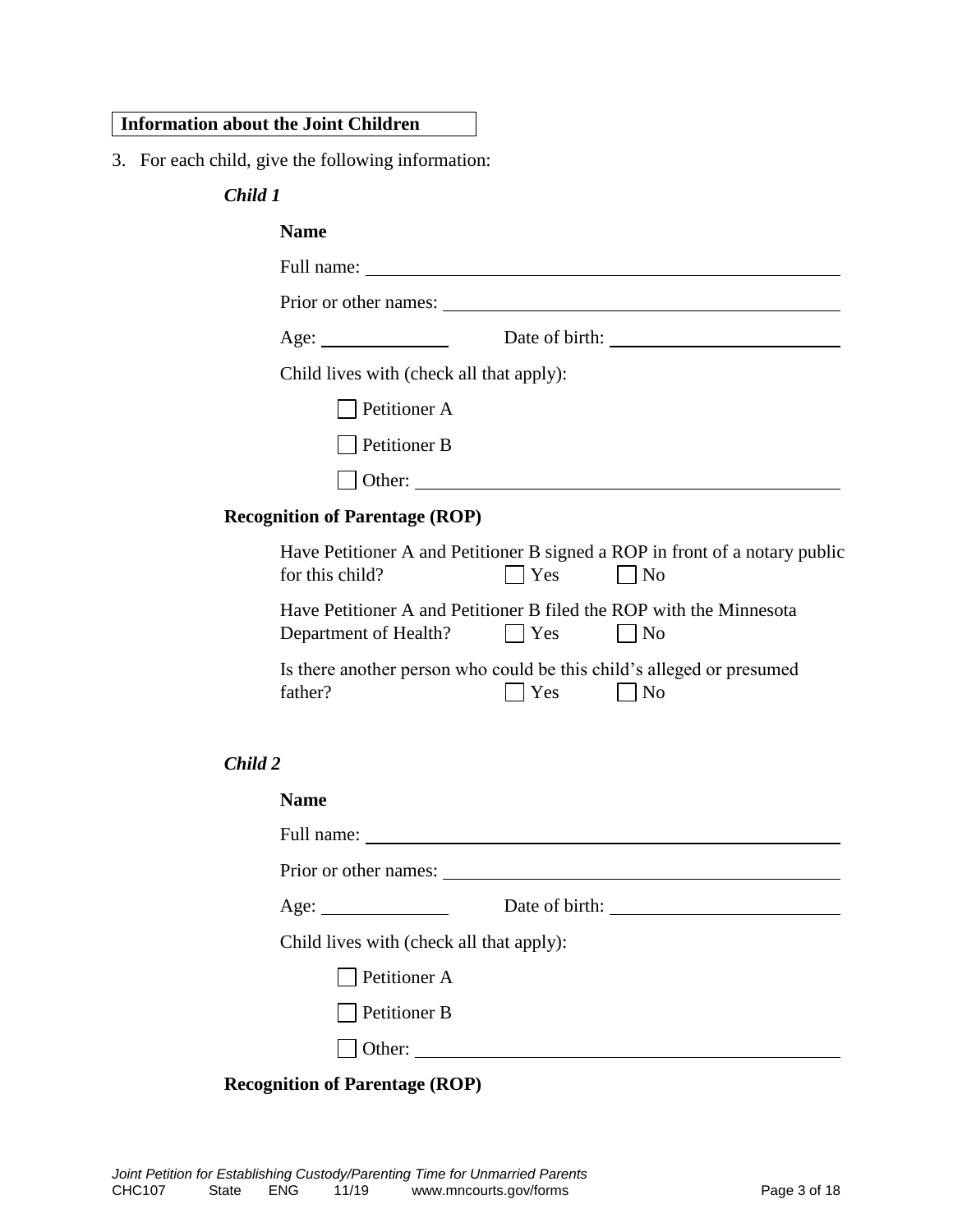|         | for this child?                                                                                      | Yes            | Have Petitioner A and Petitioner B signed a ROP in front of a notary public<br>$\vert$   No |
|---------|------------------------------------------------------------------------------------------------------|----------------|---------------------------------------------------------------------------------------------|
|         | Have Petitioner A and Petitioner B filed the ROP with the Minnesota<br>Department of Health?     Yes |                | $\vert$   No                                                                                |
|         | Is there another person who could be this child's alleged or presumed<br>father?                     | Yes            | $\blacksquare$ No                                                                           |
| Child 3 |                                                                                                      |                |                                                                                             |
|         | <b>Name</b>                                                                                          |                |                                                                                             |
|         | Full name:                                                                                           |                |                                                                                             |
|         | Prior or other names:                                                                                |                |                                                                                             |
|         | Age:                                                                                                 | Date of birth: |                                                                                             |

Child lives with (check all that apply):

Petitioner A

| Petitioner B |  |
|--------------|--|
|--------------|--|

Other:

#### **Recognition of Parentage (ROP)**

| for this child?       | $\Box$ Yes         | Have Petitioner A and Petitioner B signed a ROP in front of a notary public<br>N <sub>0</sub> |
|-----------------------|--------------------|-----------------------------------------------------------------------------------------------|
| Department of Health? | $\vert$ Yes        | Have Petitioner A and Petitioner B filed the ROP with the Minnesota<br>$N_{\Omega}$           |
| father?               | $\blacksquare$ Yes | Is there another person who could be this child's alleged or presumed<br>No                   |

#### *Child 4*

# **Name** Full name: Prior or other names: Age: Date of birth:

Child lives with (check all that apply):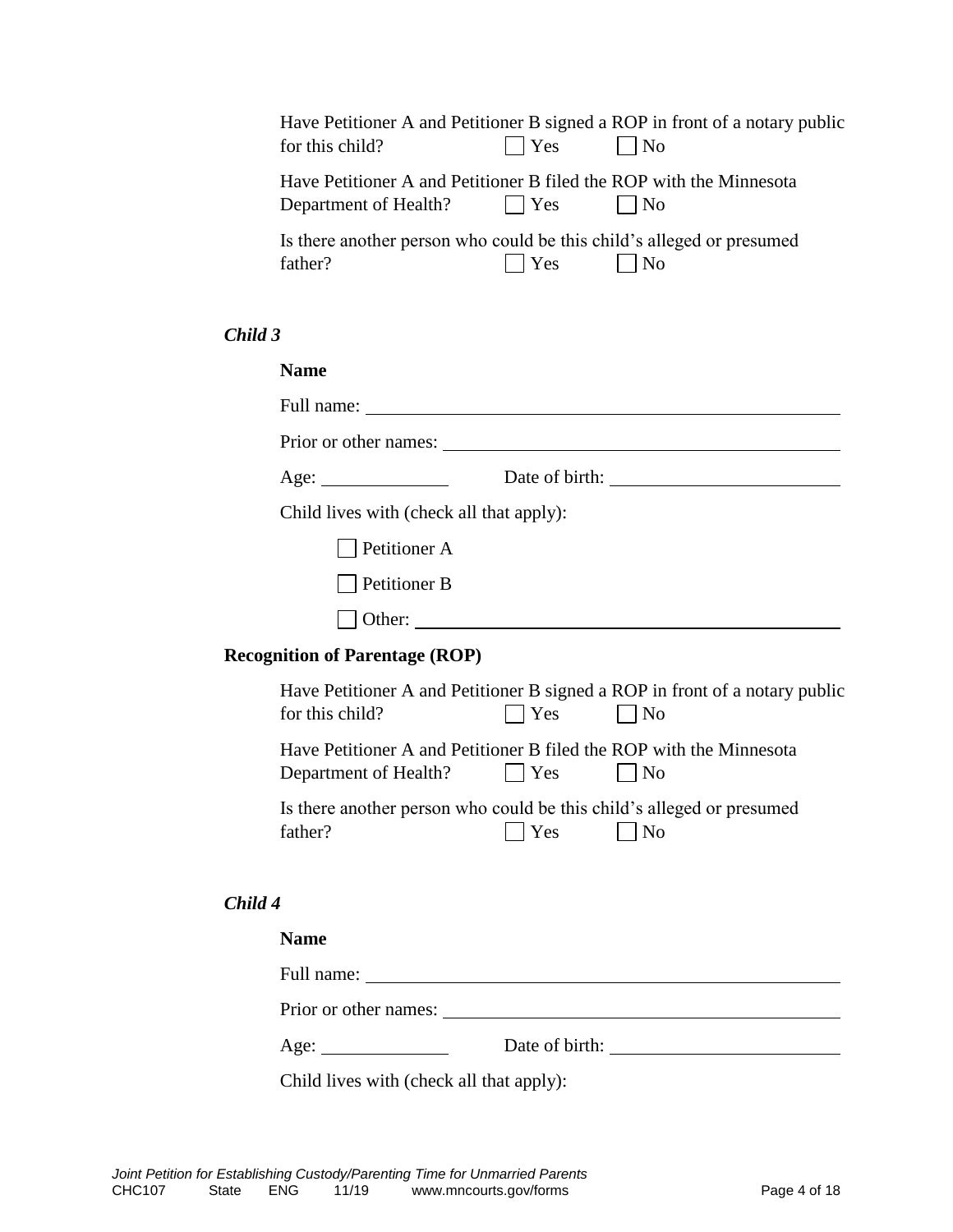| <b>Petitioner A</b> |  |
|---------------------|--|
| $\Box$ Petitioner B |  |
| $\vert$ Other:      |  |

# **Recognition of Parentage (ROP)**

| for this child?                                                                                         | $\Box$ Yes | Have Petitioner A and Petitioner B signed a ROP in front of a notary public<br>$\vert$ No |
|---------------------------------------------------------------------------------------------------------|------------|-------------------------------------------------------------------------------------------|
| Have Petitioner A and Petitioner B filed the ROP with the Minnesota<br>Department of Health? $\Box$ Yes |            | $\blacksquare$ No                                                                         |
| Is there another person who could be this child's alleged or presumed<br>father?                        | Yes        | $\lfloor$   No                                                                            |

#### *Child 5*

#### **Name**

| Age:                                                                                         |         | Date of birth:                                                                                |
|----------------------------------------------------------------------------------------------|---------|-----------------------------------------------------------------------------------------------|
| Child lives with (check all that apply):                                                     |         |                                                                                               |
| Petitioner A                                                                                 |         |                                                                                               |
| Petitioner B                                                                                 |         |                                                                                               |
|                                                                                              |         |                                                                                               |
| <b>Recognition of Parentage (ROP)</b>                                                        |         |                                                                                               |
| for this child?                                                                              | Yes     | Have Petitioner A and Petitioner B signed a ROP in front of a notary public<br>$\overline{N}$ |
| Have Petitioner A and Petitioner B filed the ROP with the Minnesota<br>Department of Health? | $ $ Yes | No                                                                                            |
| Is there another person who could be this child's alleged or presumed<br>father?             | Yes     | N <sub>o</sub>                                                                                |

### *Child 6*

**Name**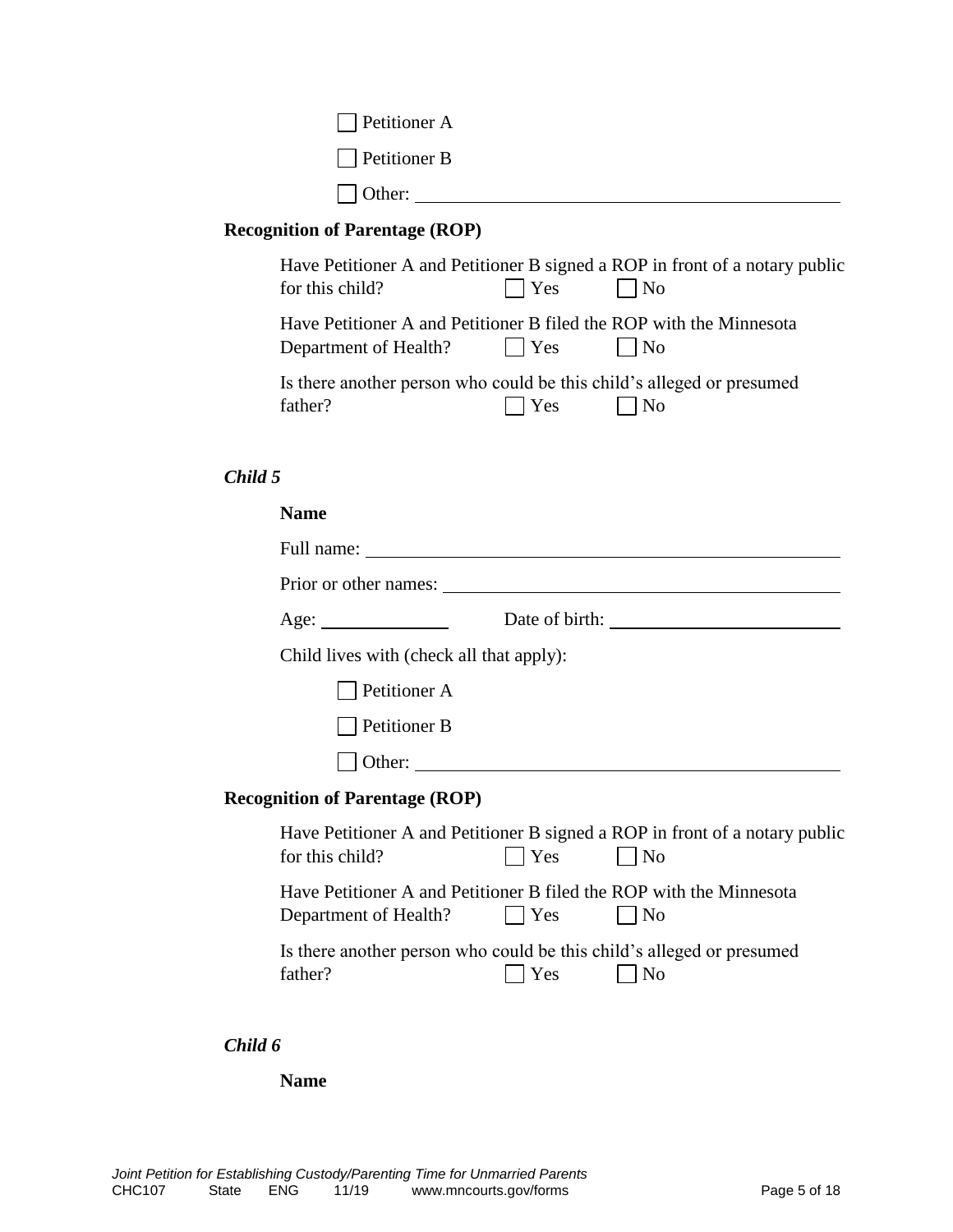|                                          |              |     | Prior or other names:                                                                       |  |
|------------------------------------------|--------------|-----|---------------------------------------------------------------------------------------------|--|
| Age:                                     |              |     |                                                                                             |  |
| Child lives with (check all that apply): |              |     |                                                                                             |  |
|                                          | Petitioner A |     |                                                                                             |  |
|                                          | Petitioner B |     |                                                                                             |  |
|                                          | Other:       |     |                                                                                             |  |
| <b>Recognition of Parentage (ROP)</b>    |              |     |                                                                                             |  |
| for this child?                          |              | Yes | Have Petitioner A and Petitioner B signed a ROP in front of a notary public<br>$\vert$   No |  |
| Department of Health? [Nes               |              |     | Have Petitioner A and Petitioner B filed the ROP with the Minnesota<br>$\vert$   No         |  |
| father?                                  |              | Yes | Is there another person who could be this child's alleged or presumed<br>$\vert$   No       |  |

*If there are more than 6 children in this case, use the "Child Information Attachment" (CHC107- Ch) for the other children.*

#### **Other Court Cases**

4. Besides this case, is there any other court case in Minnesota or any other state with Petitioner A and Petitioner B regarding:

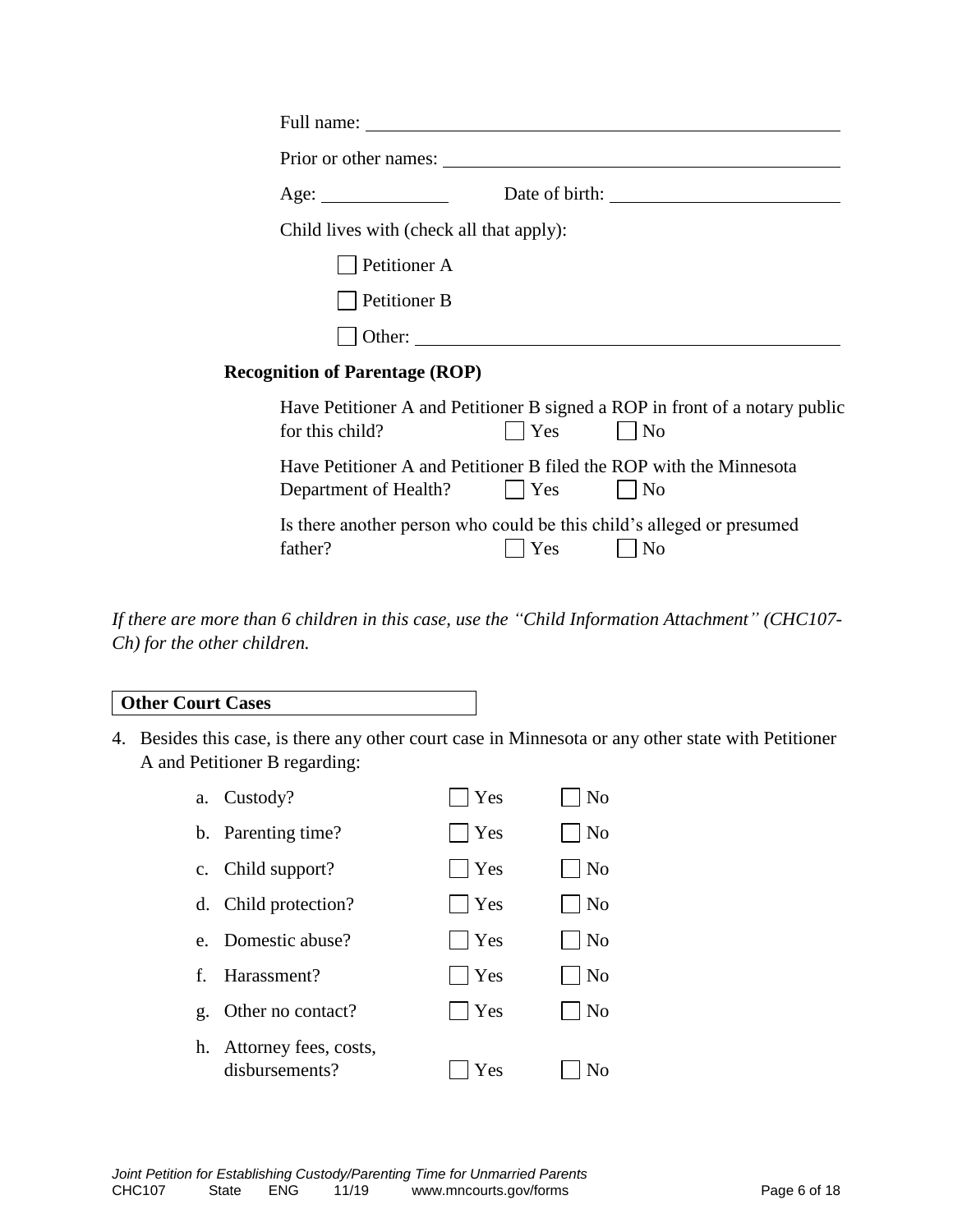If **Yes** to any of these, give details (for example, court file number, what has been ordered in the case, etc.):

#### **Financial Affidavit for Child Support**

5. Financial Affidavit for Child Support (FAM102):

Petitioner A has filled out a *Financial Affidavit for Child Support* and will include it with this *joint petition*.

Petitioner B has filled out a *Financial Affidavit for Child Support* and will include it with this *joint petition*.

**Other**

6. Other:

OR

None

# **AGREEMENT OF PETITIONER A AND PETITIONER B REGARDING CUSTODY, PARENTING TIME, AND CHILD SUPPORT and REQUEST FOR COURT ORDER**

Petitioner A and Petitioner B ask the court to issue an order that establishes custody, parenting time, and child support according to the parties' agreement stated below.

#### **Custody: Legal and Physical**

See Minn. Stat. § 518.003, subd. 3 [\(https://www.revisor.mn.gov/statutes/cite/518.003#stat.518.003.3\)](https://www.revisor.mn.gov/statutes/cite/518.003#stat.518.003.3).

- 1. Legal custody means which parent has a say in the major decisions regarding the joint children's lives, including education, religious upbringing, and medical treatment.
	- When a parent has **sole** legal custody, that parent will be the one to make those decisions.
	- When parents have **joint** legal custody, both parents have an equal say in the major decisions regarding the children's lives.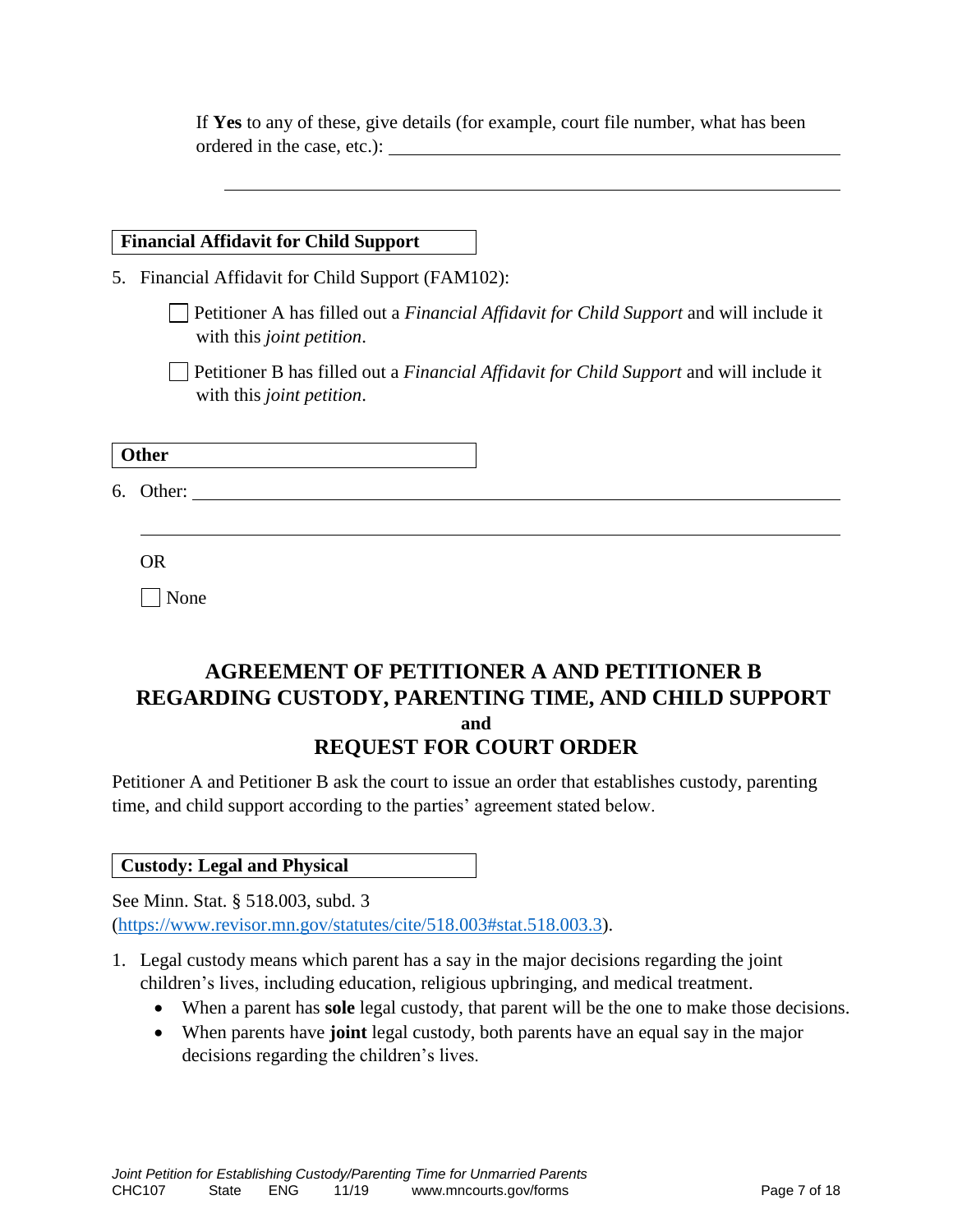| <b>Name of Child</b> | <b>Grant Legal Custody:</b> |
|----------------------|-----------------------------|
|                      | Solely to Petitioner A.     |
|                      | Solely to Petitioner B.     |
|                      | Jointly to both parties.    |
|                      | Solely to Petitioner A.     |
|                      | Solely to Petitioner B.     |
|                      | Jointly to both parties.    |
|                      | Solely to Petitioner A.     |
|                      | Solely to Petitioner B.     |
|                      | Jointly to both parties.    |
|                      | Solely to Petitioner A.     |
|                      | Solely to Petitioner B.     |
|                      | Jointly to both parties.    |
|                      | Solely to Petitioner A.     |
|                      | Solely to Petitioner B.     |
|                      | Jointly to both parties.    |
|                      | Solely to Petitioner A.     |
|                      | Solely to Petitioner B.     |
|                      | Jointly to both parties.    |

The parties agree that it is in the best interests of the children to grant **legal custody** of each child as follows:

*If there are more than 6 children, use the "Child Custody Attachment" (CHC107-Cus).*

- 2. Physical custody identifies which parent will handle the routine daily care and control of the joint children.
	- When a parent has **sole** physical custody, that parent will be the one responsible for the daily routine care and control of the children.
	- When parents have **joint** physical custody, the routine daily care and control, and the residence, of the children is structured between the parties.

The parties agree that it is in the best interests of the children to grant **physical custody** of each child as follows:

| <b>Name of Child</b> | <b>Grant Physical Custody:</b> |
|----------------------|--------------------------------|
|                      | Solely to Petitioner A.        |
|                      | Solely to Petitioner B.        |
|                      | Jointly to both parties.       |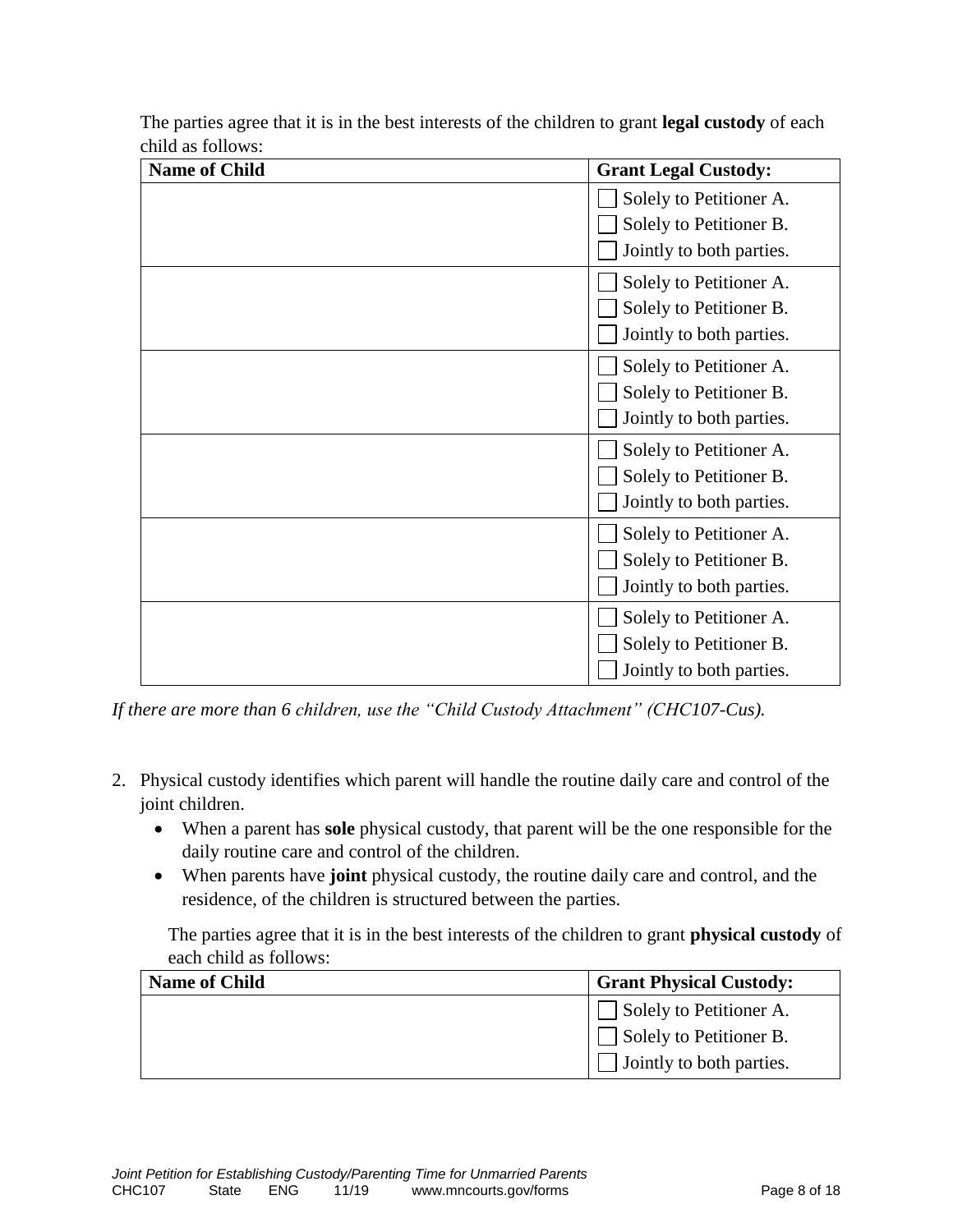| <b>Name of Child</b> | <b>Grant Physical Custody:</b> |
|----------------------|--------------------------------|
|                      | Solely to Petitioner A.        |
|                      | Solely to Petitioner B.        |
|                      | Jointly to both parties.       |
|                      | Solely to Petitioner A.        |
|                      | Solely to Petitioner B.        |
|                      | Jointly to both parties.       |
|                      | Solely to Petitioner A.        |
|                      | Solely to Petitioner B.        |
|                      | Jointly to both parties.       |
|                      | Solely to Petitioner A.        |
|                      | Solely to Petitioner B.        |
|                      | Jointly to both parties.       |
|                      | Solely to Petitioner A.        |
|                      | Solely to Petitioner B.        |
|                      | Jointly to both parties.       |

*If there are more than 6 children, use the "Child Custody Attachment" (CHC107-Cus).*

#### **Parenting Time**

3. Parenting time is the time the children spend with each parent.

The parties agree that the following is in the children's best interests:

- a. **Petitioner A**'s parenting time with the children shall be:
	- Unsupervised.

Supervised by .

The parties agree that Petitioner A's parenting time should be supervised because:

Reserved, because:

- b. **Petitioner B**'s parenting time with the children shall be:
	- Unsupervised.

 $\Box$  Supervised by  $\Box$ 

The parties agree that Petitioner B's parenting time should be supervised because:

Reserved, because:

c. **Parenting Time Schedules**:

#### **Regular Schedule (Monday through Sunday)**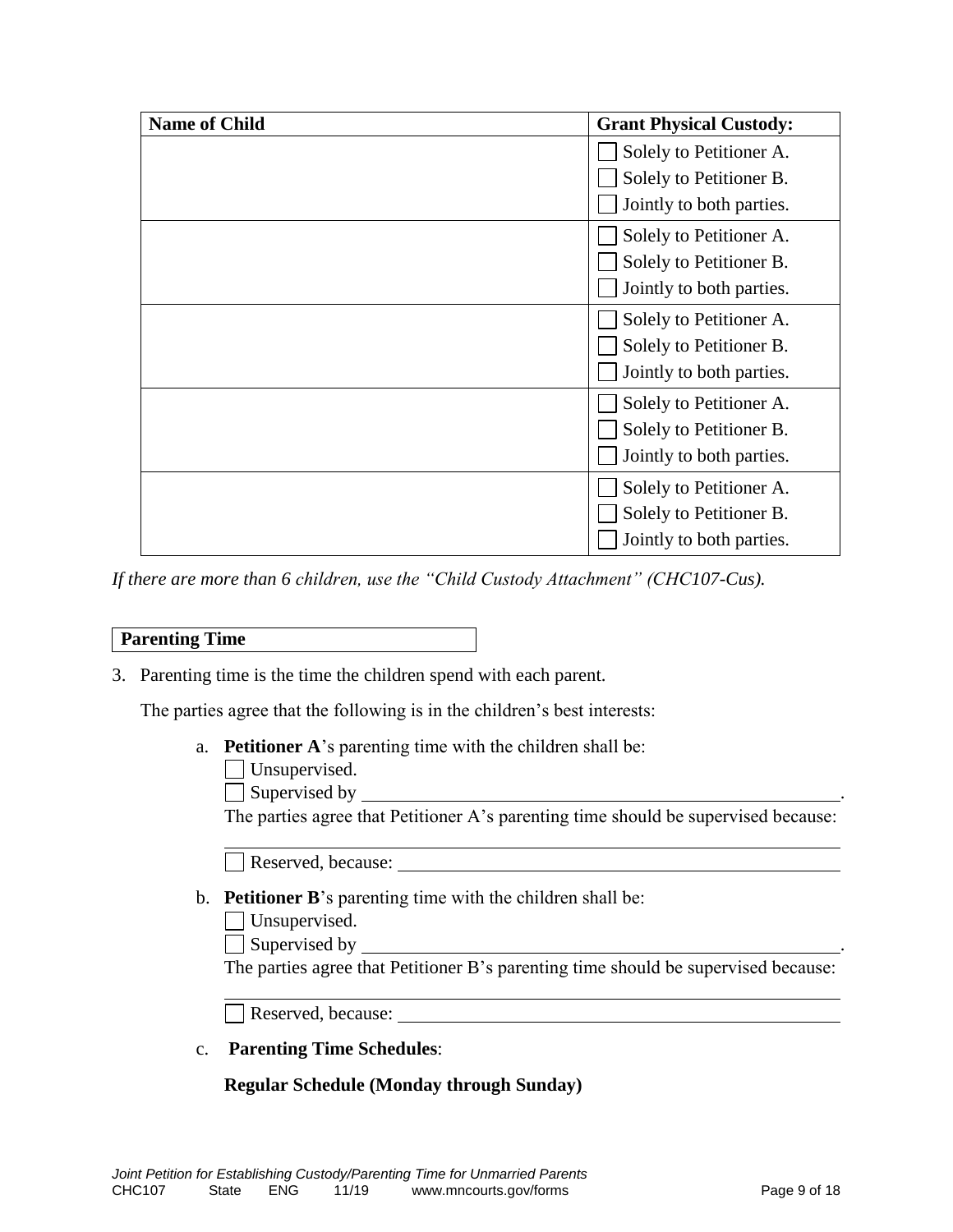#### **Telephone Contact with the Children**

Unlimited

Only at certain times as follows:

#### **Exceptions to the Regular Schedule (if any)**

Parents can have a different schedule for summers, holidays, school release days, and birthdays.

**Summer** – The parties agree to follow this instead of the regular schedule:

**Holidays** – The parties agree to follow a special schedule on the following holidays:

**School Release Days** – Includes breaks during the school year:

**Birthdays** – Can include children's and/or parents' birthdays:

*If you need more space for the parenting time schedule, please use the "Parenting Time Attachment" (CHC107-PT).*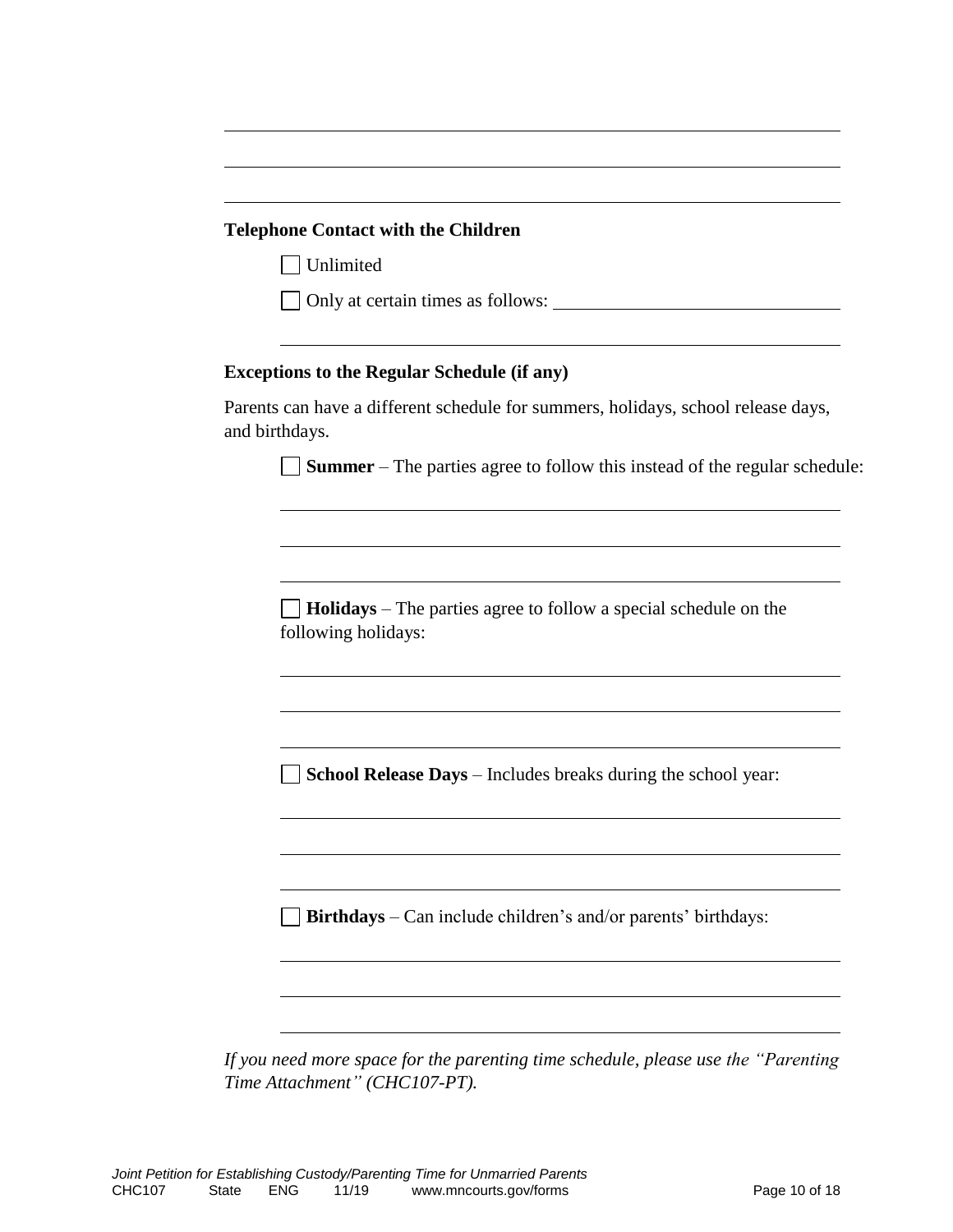d. **Overnights** – Using the schedule from #3c, count the number of overnights each parent has with the children over the course of *two years*. Take Petitioner A's total and divide by 2 to get the average number of yearly overnights Petitioner A has with the children. Do the same for Petitioner B's total. If parenting time is equal, use 182.5 overnights for each parent.

> Petitioner A has an average of \_\_\_\_\_\_\_\_\_\_\_\_\_ overnights with the children each year.

> Petitioner B has an average of overnights with the children each year.

#### **Child Support (Basic, Medical, Child Care)**

- 4. **Basic Child Support** The parties agree that it is in the children's best interests that child support be paid as follows (choose a, b, or c):
	- a. Payment of Basic Child Support

#### *Who Pays, Amount*

| $\Box$ Petitioner A |  |  |  |  | Petitioner B shall pay to $\Box$ Petitioner A |  | $\Box$ Petitioner B |
|---------------------|--|--|--|--|-----------------------------------------------|--|---------------------|
|---------------------|--|--|--|--|-----------------------------------------------|--|---------------------|

\$ joint children. Any past due amounts from a different court case are still owed.

The party who pays child support is the *obligor*. The party who receives child support is the *obligee*.

#### *Guidelines or Deviation?*

The amount is based on the calculations from the *child support guidelines worksheet*, which is included with this joint petition.

#### OR

The amount is a deviation (different amount) from the *child support guidelines worksheet*, which is included with this joint petition, and:

The children do not receive public assistance. The reasons for the deviation are:

#### OR

 $\Box$  The children receive public assistance. It would be an extreme hardship on the obligor if the parties do not deviate because: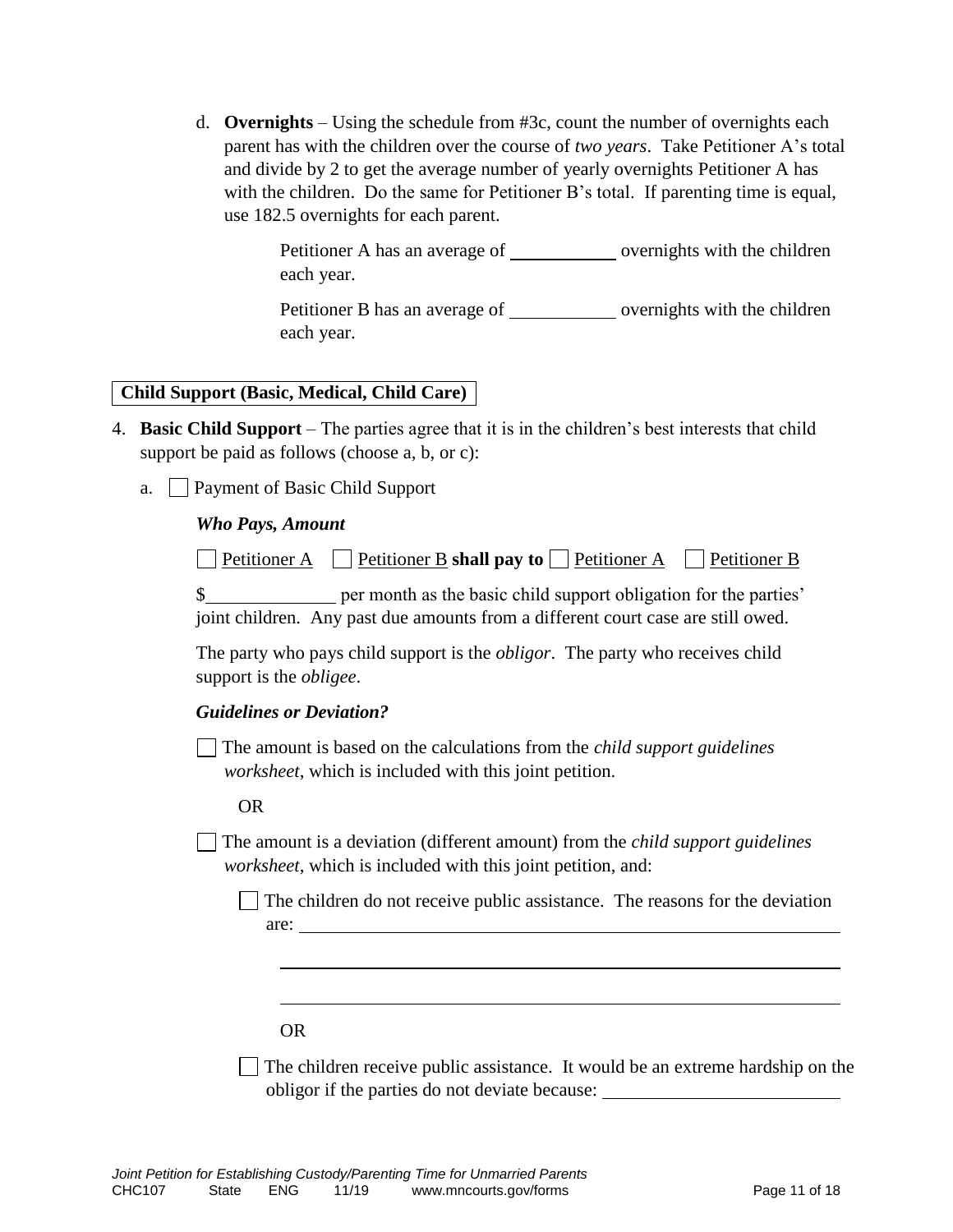#### *How Paid*

| $\Box$ Through income withholding from the obligor's income, regardless of the source of |  |
|------------------------------------------------------------------------------------------|--|
| the income. (NOTE: until income withholding starts, it is good practice for the          |  |
| obligor to make payments to the MN Child Support Payment Center so that there is         |  |
| a record of the payments. Another option is for the obligor to pay the other parent      |  |
| directly, but then the payment must be reported to the public authority).                |  |

If the obligor is self-employed, they should send the basic child support payments to:

Minnesota Child Support Payment Center P.O. Box 64326 St. Paul, MN 55164-0326

#### OR

 $\Box$  By the obligor directly to the obligee, payable on the  $\Box$  of each month. (NOTE: if the children receive public assistance, child support payments must be made through income withholding.)

b.  $\Box$  Payment of child support will continue as ordered in Court File Number:

c. Basic Child Support should be reserved because \_\_\_\_\_\_\_\_\_\_\_\_\_\_\_\_\_\_\_\_\_\_\_\_\_\_\_\_\_\_

Either party can ask the court to order the payment of child support in the future by filing a motion and explaining the change in circumstances.

5. **Medical and Dental Insurance** – The parties agree that it is in the children's best interests if the court orders the following:

**Medical Insurance** (choose a, b, c, or d)

a. **Through employer or union** 

Petitioner A Petitioner B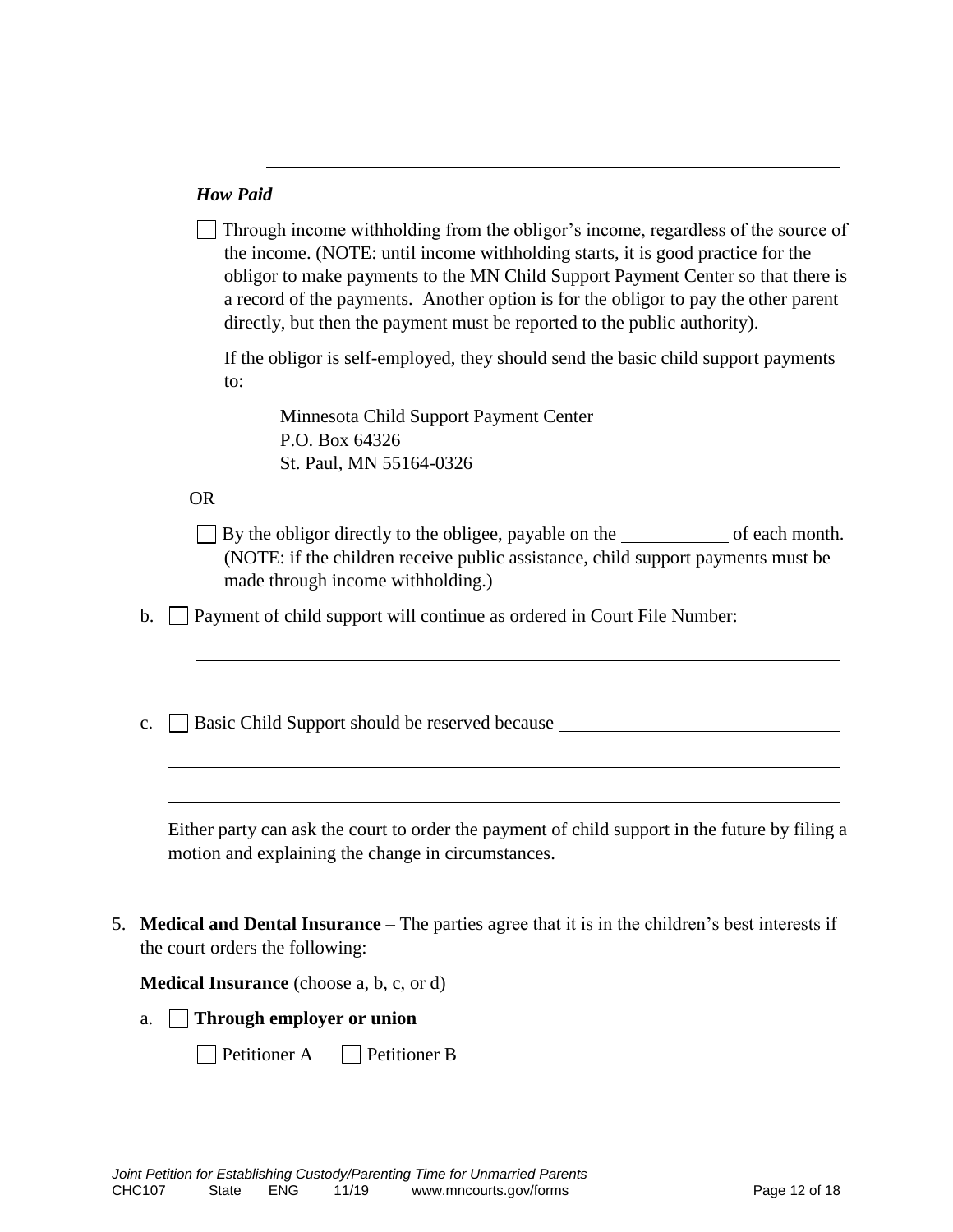| shall provide medical insurance for the joint children through their employer or<br>union. The other party:                                                                                                                                                                                                                                         |  |
|-----------------------------------------------------------------------------------------------------------------------------------------------------------------------------------------------------------------------------------------------------------------------------------------------------------------------------------------------------|--|
| □ must pay \$<br>must pay \$<br>must pay \$<br>must pay \$<br>must pay \$<br>must pay \$<br>must pay \$<br>must pay \$<br>must pay \$<br>must pay also help and the medical insurance costs,                                                                                                                                                        |  |
| <b>OR</b>                                                                                                                                                                                                                                                                                                                                           |  |
| $\Box$ will pay nothing toward the medical insurance costs because they are financially<br>unable to contribute money at this time.                                                                                                                                                                                                                 |  |
| <b>Private insurance</b><br>$\mathbf b$ .                                                                                                                                                                                                                                                                                                           |  |
| Petitioner A Petitioner B                                                                                                                                                                                                                                                                                                                           |  |
| shall buy private medical insurance for the joint children. The other party:                                                                                                                                                                                                                                                                        |  |
| □ must pay \$<br><u>nething</u> as part of the medical insurance costs,                                                                                                                                                                                                                                                                             |  |
| <b>OR</b>                                                                                                                                                                                                                                                                                                                                           |  |
| $\Box$ will pay nothing toward the medical insurance costs because they are financially<br>unable to contribute money at this time.                                                                                                                                                                                                                 |  |
| <b>Medical Assistance</b><br>c.                                                                                                                                                                                                                                                                                                                     |  |
| $\Box$ Petitioner A $\Box$ Petitioner B                                                                                                                                                                                                                                                                                                             |  |
| shall pay \$________________________ per month as reimbursement for Medical Assistance,<br>in any month that they are not receiving Medical Assistance for themselves, payable by<br>income withholding through the Minnesota Child Support Payment Center (this option<br>is available only if Medical Assistance is open for the joint children). |  |
| <b>Reserve</b> the issue of medical insurance for the joint children because:<br>d.                                                                                                                                                                                                                                                                 |  |
| <b>Dental Insurance</b> (choose a, b, or c)                                                                                                                                                                                                                                                                                                         |  |
| Through employer or union<br>a.                                                                                                                                                                                                                                                                                                                     |  |
| Petitioner A<br>  Petitioner B                                                                                                                                                                                                                                                                                                                      |  |
| shall provide dental insurance for the joint children through their employer or union.<br>The other party:                                                                                                                                                                                                                                          |  |
| $\Box$ must pay \$ $\Box$ as part of the dental insurance costs,                                                                                                                                                                                                                                                                                    |  |
| <b>OR</b>                                                                                                                                                                                                                                                                                                                                           |  |
| $\Box$ will pay nothing toward the dental insurance costs because they are financially<br>unable to contribute money at this time.                                                                                                                                                                                                                  |  |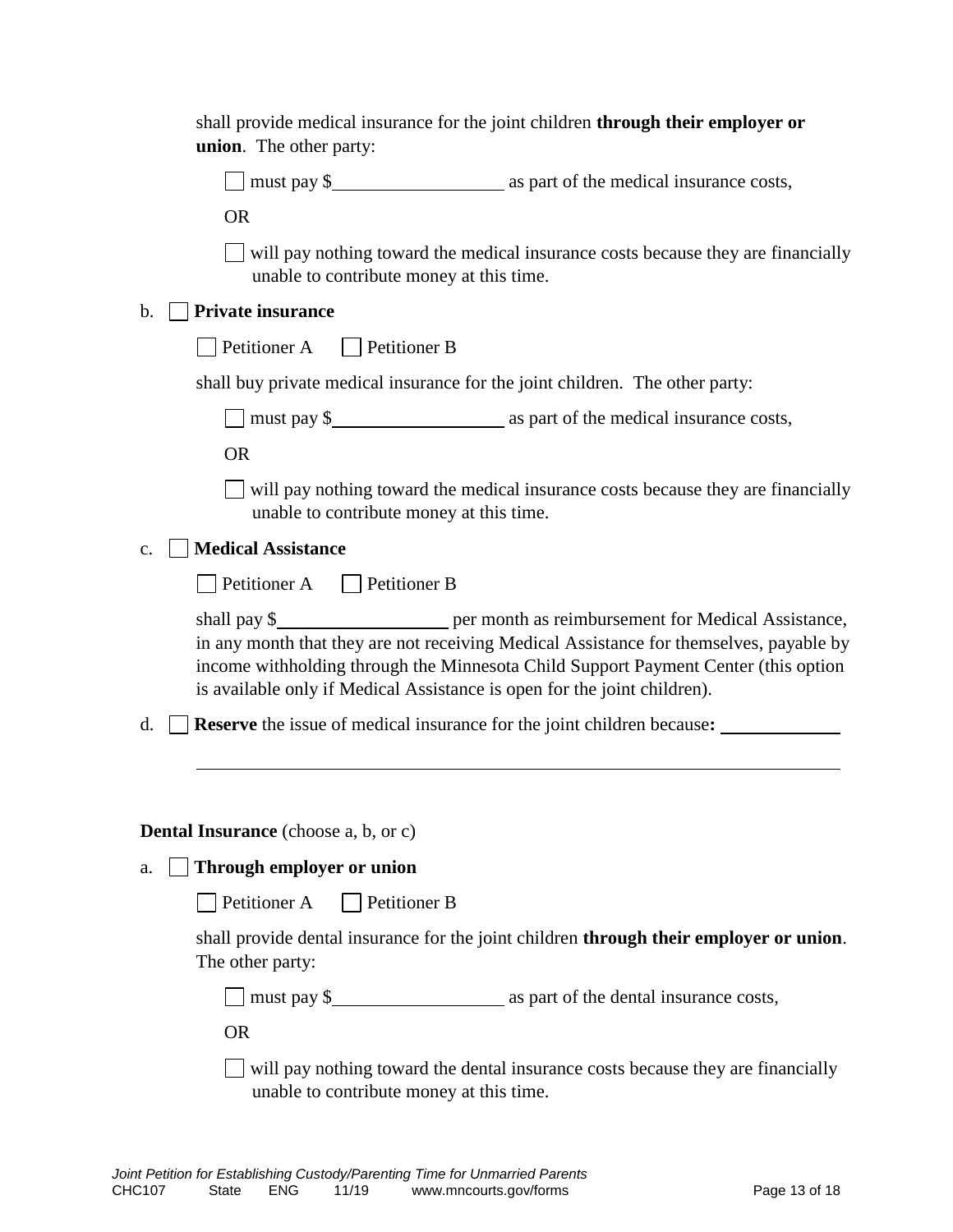| b. |  | $\Box$ Private insurance |
|----|--|--------------------------|
|----|--|--------------------------|

| $\Box$ Petitioner A or $\Box$ Petitioner B                                  |  |
|-----------------------------------------------------------------------------|--|
| shall buy private dental insurance for the joint children. The other party: |  |

must pay \$ as part of the dental insurance costs,

OR

will pay nothing toward the dental insurance costs because they are financially unable to contribute money at this time.

c.  $\Box$  **Reserve** the issue of dental insurance for the joint children because:

- 6. **Uninsured and Unreimbursed Medical and Dental Expenses for the Joint Children** The parties agree that it is in the best interests of the children if the court orders (choose a or b):
	- a.  $\Box$  Petitioner A shall pay \_\_\_\_\_\_\_\_% of the uninsured and unreimbursed medical and dental costs for the joint children. Petitioner B shall pay  $\%$  (note: the two percentages should total 100%). The details of the payment arrangement (such as how often the parties exchange receipts, how and when payments are made, etc.) are as follows:

(NOTE: Parties cannot enforce an agreement to pay uninsured and unreimbursed medical and dental expenses that are more than 2 years old.)

- b.  $\Box$  Reserve the issue of uninsured and unreimbursed medical and dental costs because:
- 7. **Child Care Support**  The parties agree that it is in the children's best interests for the court to order (choose a or b):
	- a.  $\Box$  Petitioner A shall \$ per month, and Petitioner B shall pay
		- \$
	- b. Reserve the issue of child care expenses because: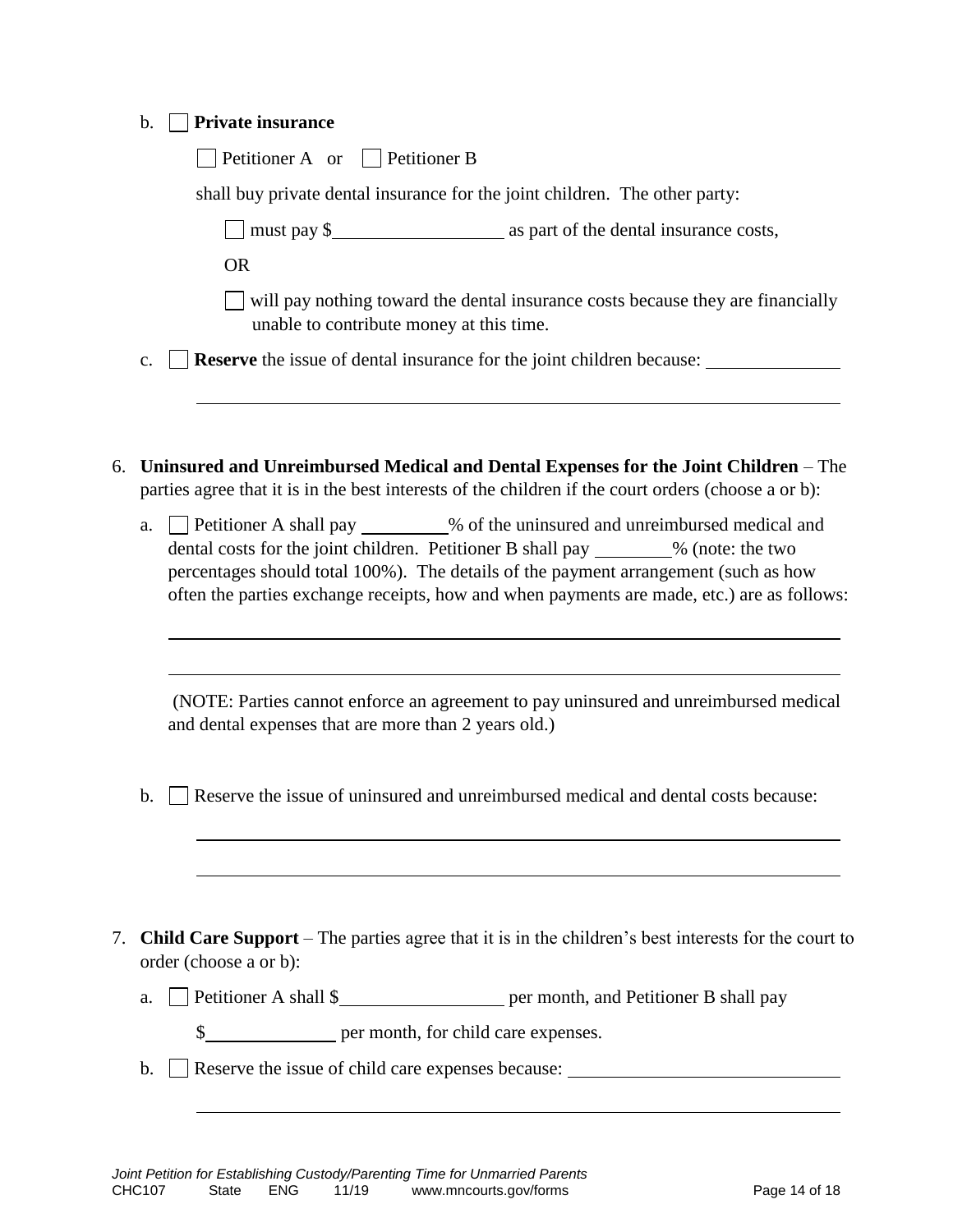8. The parties agree that the support obligations (basic child support, medical and dental support/insurance, child care support) will begin on \_\_\_\_\_\_\_\_\_\_\_\_\_\_\_\_\_\_\_\_\_\_\_\_\_\_\_\_

 $\Box$  The parties agree not to ask each other for *past* child support in this case, or in a separate court case.

9. Other Agreement:

I declare under penalty of perjury that everything I have stated in this document is true and correct. Minn. Stat. § 358.116

Dated Signature of Petitioner A

| County and state where signed |  |  |
|-------------------------------|--|--|
|-------------------------------|--|--|

Address: igned City/State/Zip: Telephone: Email:

Name:

I declare under penalty of perjury that everything I have stated in this document is true and correct. Minn. Stat. § 358.116

Dated Signature of Petitioner B

County and state where signed

| Signature of Petitioner B |  |  |  |  |
|---------------------------|--|--|--|--|
| Name:                     |  |  |  |  |
| Address:                  |  |  |  |  |
| City/State/Zip:           |  |  |  |  |
| Telephone:                |  |  |  |  |
| Email:                    |  |  |  |  |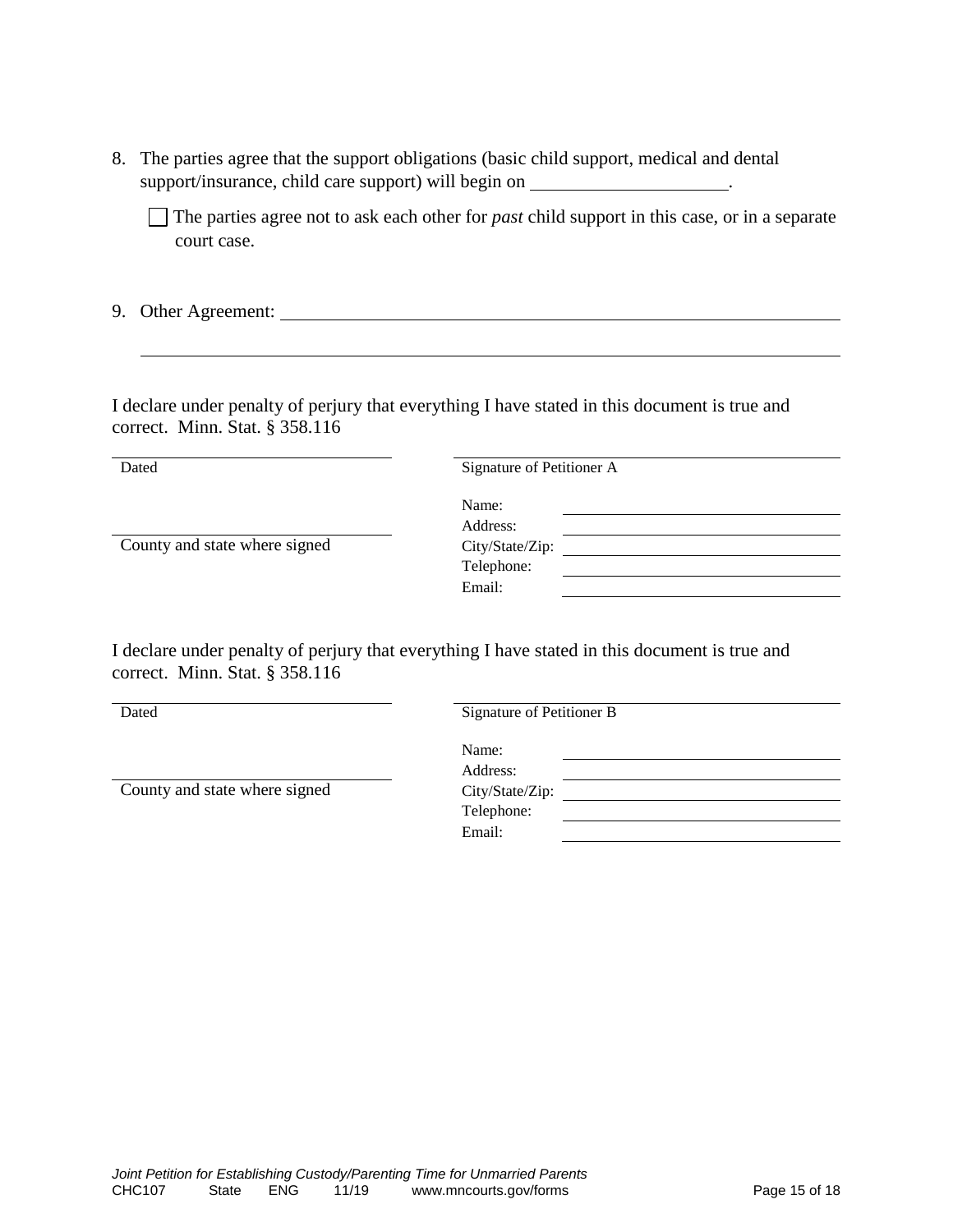#### **LEGAL REPRESENTATION:**

| <b>Petitioner A's Attorney</b>                                                                          | <b>Petitioner B's Attorney</b>                                                                    |
|---------------------------------------------------------------------------------------------------------|---------------------------------------------------------------------------------------------------|
| Petitioner A is:<br>acting as their own attorney<br><b>OR</b><br>represented by the following attorney: | Petitioner B is:<br>acting as their own attorney<br>OR.<br>represented by the following attorney: |
| Name                                                                                                    | Name                                                                                              |
| Firm Name                                                                                               | Firm Name                                                                                         |
| Address                                                                                                 | Address                                                                                           |
| City / State / Zip                                                                                      | City / State / Zip                                                                                |
| Telephone                                                                                               | Telephone                                                                                         |
| <b>Email Address</b>                                                                                    | <b>Email Address</b>                                                                              |
| <b>Attorney Registration Number</b>                                                                     | <b>Attorney Registration Number</b>                                                               |

#### **PUBLIC AUTHORITY**

According to Minn. Stat. § 518.156, subd. 5(c), the public authority must sign this joint petition if any of the parties or children receive public assistance.

The public authority's signature is not required.

OR

The public authority responsible for the collection and enforcement of child support reviewed and agreed to the Joint Petition and Agreement of Petitioner A and Petitioner B.

| Dated | Signature       |
|-------|-----------------|
|       | Name:           |
|       | Title:          |
|       | Address:        |
|       | City/State/Zip: |
|       | Telephone:      |
|       | Email:          |
|       |                 |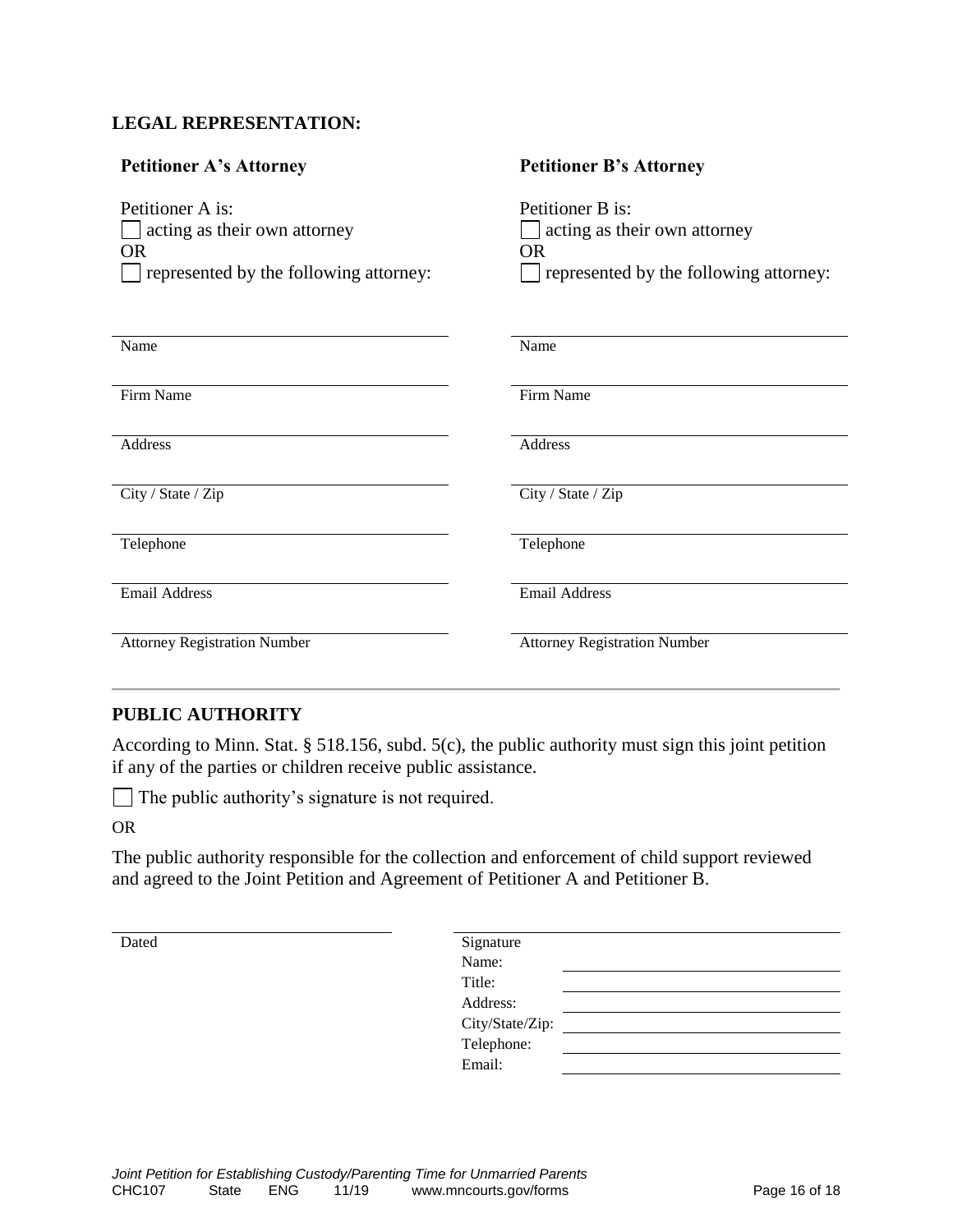# **COURT ORDER**

| This case came before the Court without a hearing on the parties' Joint Petition to Establish<br>Custody, Parenting Time, and Child Support because both parties are represented by<br>attorneys. |  |
|---------------------------------------------------------------------------------------------------------------------------------------------------------------------------------------------------|--|
|                                                                                                                                                                                                   |  |
|                                                                                                                                                                                                   |  |
| <b>OR</b>                                                                                                                                                                                         |  |
| This case came before the Court for a hearing on ______________________________, at                                                                                                               |  |
| in the state of Minnesota.                                                                                                                                                                        |  |
| <b>APPEARANCES</b>                                                                                                                                                                                |  |
| Petitioner A $\Box$ appeared $\Box$ did not appear in person.                                                                                                                                     |  |
| Petitioner B $\Box$ appeared $\Box$ did not appear in person.                                                                                                                                     |  |
| appeared as attorney for <u>example</u> .                                                                                                                                                         |  |
| appeared as attorney for _________________________.                                                                                                                                               |  |

The Court, having reviewed the file  $\Box$  and having heard from the parties at a hearing), makes the following **ORDER**:

- 1. The parties' Joint Petition and attachments contain the necessary facts and includes an agreement on all issues regarding custody, parenting time, and child support.
- 2. Custody and parenting time are ordered as set out in the parties' agreement. The parties are ordered to obey all of its provisions.
- 3. Child support is ordered as set out in the parties agreement, and:
	- a. This is a **new order** for child support. Both parties have agreed not to ask the other for past child support in this case, or in a separate court case.
	- b.  $\Box$  Child support will continue as ordered in Court File Number  $\Box$
	- c. There is a prior child support order; however, **this order is now the controlling order**. Arrears under the prior order are still owed.